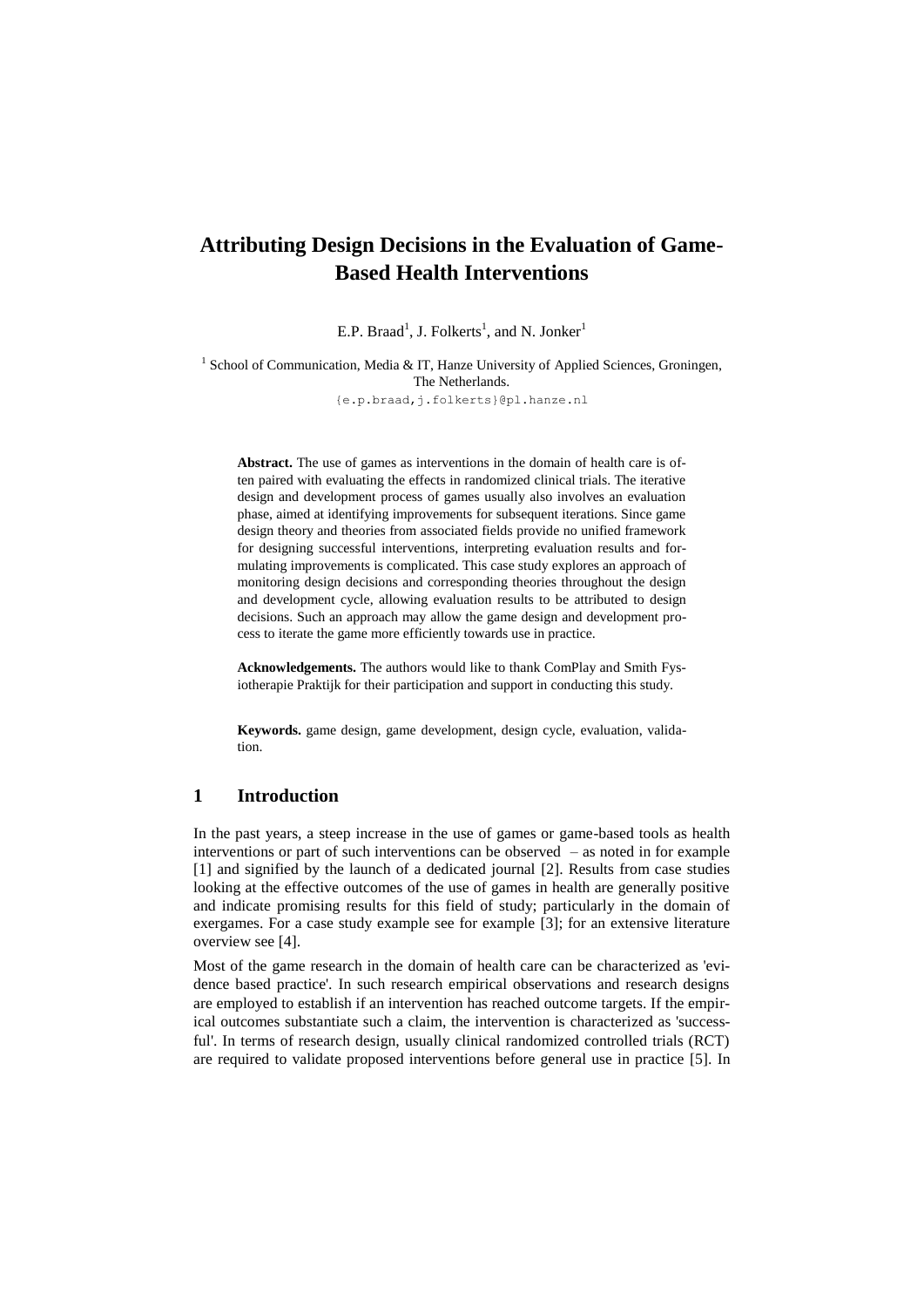this context, the increased use of games as health interventions calls for case-by-case statements about the effects of a proposed products, as well as generalized frameworks for setting up and conducting such trials. We find however that most evaluation studies lack the required intrinsic connection to (serious) game design principles and related theories. Our findings were affirmed by various recent sources [6][7].

### **2 Design and Development Process**

The game-based interventions that are the subject of evaluation studies are the result of a design and development process which we will first outline. The process of implementing a game-based health intervention is usually iterative in nature. In order to characterize the distinct types of steps in the implementation process, we can take a closer look at the difference stages in a design cycle as observed in practice – roughly following the human-centered design method for serious games [8]. This method consists of repeatedly conducting four phases: analysis, design, development and evaluation.

The main goal of the first phase (analysis) is to formulate the objectives of the gamebased health intervention and identify preconditions for the implementation – such as constraints pertaining to time, budget and the domain and the context of application. In this phase the main activities are (desk) research and formulating the boundaries of the implementation together with stakeholders. Possibly, the first ideas of a promising game concept maybe formulated.

The main goal of the second phase (design) is to specify the design criteria, product specifications and formulate a game concept that meets these requirements. This design may be formalized in a game design document and/or evaluated through (paper) prototyping with a focus group. As such, quick improvements may be made to the design before developing any assets for the final product.

The goal of the third phase (development) is to develop a working version of the game; a non-digital or digital prototype at first or a polished final product in later stages. This phase is the most defined and well-known phase as it heavily draws upon common development methodologies in general IT – such as for example Scrum [9] and/or the spiral model of software development [10].

The goal of the fourth, and final, phase (evaluation) is to evaluate the current game version through various means. Usually, a focus group representing the target audience plays through the game in a context that approaches the real-life context of use in later stages. Furthermore, in earlier stages, expert reviews are used to identify the correct translation of domain knowledge into the game. To complete the cycle, the results from such an evaluation phase are used to feed into the investigation-stage of the next iteration of the cycle. The design is adjusted, selected improvements are implemented in the development phase and the resulting game version is presented for evaluation. This way, iteratively, the prototype is ideally developed towards an intervention functioning in practice [11].

It is important to note that the design cycle approach outlined above does not operate in a vacuum: the context provided by the domain of application and the body of theo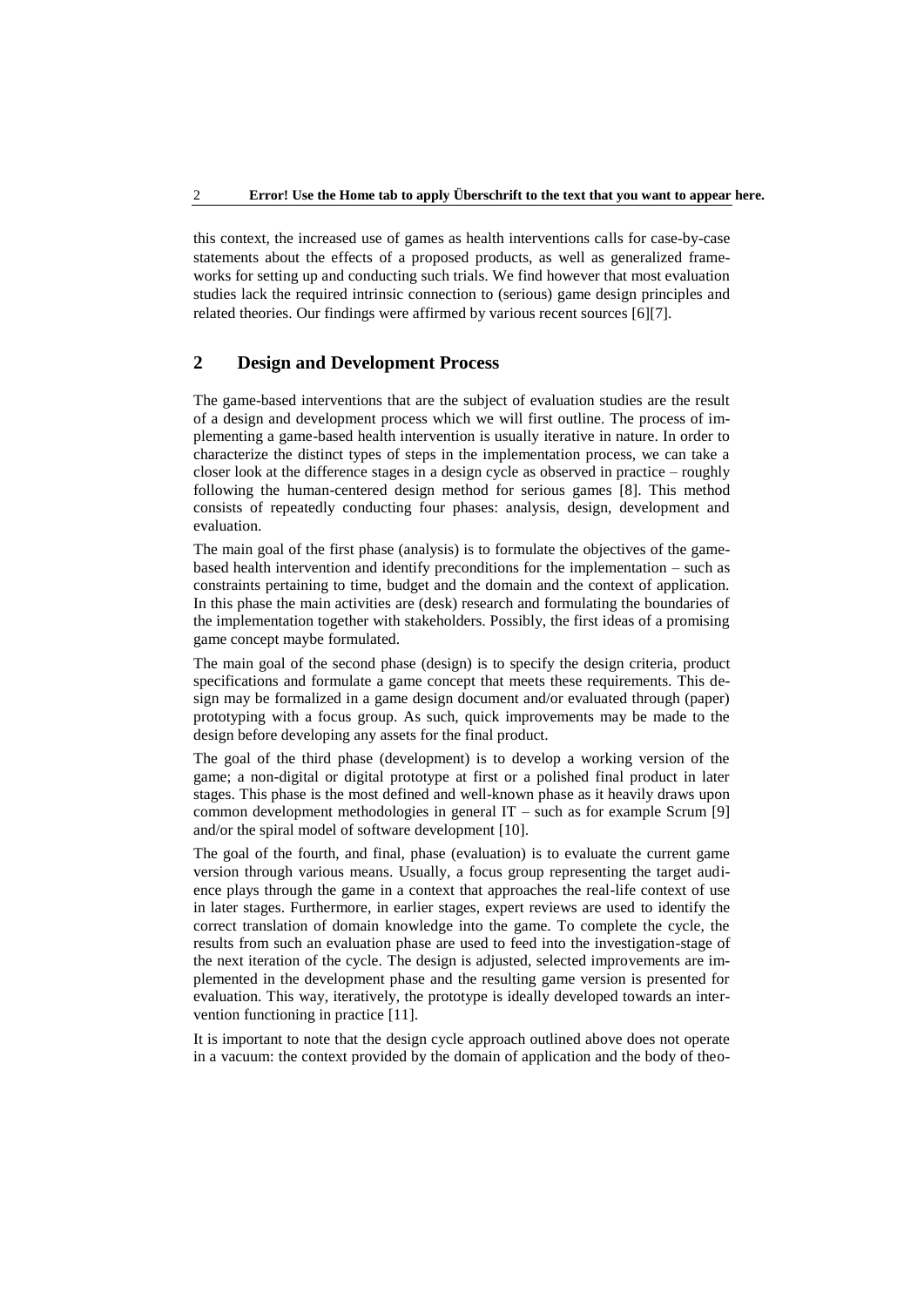ry provided by previous research provides opportunities to leverage scientific or operationalized previous findings. According to Hevner [12], this context is characterized by a 'relevance cycle' that takes opportunities from practice and probes proposed solutions in the same domain of application; the 'rigor cycle' imports well known theories and methodologies from the knowledge domain and exports possible new approaches and artifacts for future use. In the field of game-based health interventions, the domain of application is the area of health care in which the intervention is intended while the domain of knowledge is the area of game design and related fields.

#### **3 Problems in Game-Based Health Intervention Evaluation**

While the field of serious games design alone has seen an increase in applicable principles and theory, no unified game design theory or framework exists [13]. Furthermore, the models and theory used from related fields such as psychology, persuasive technology and behavior change provide only rough guidelines for game design and are only partially integrated with each other. Especially in the investigation and design phases in the design cycle approach outlined previously, such theories are required to underpin a successful design of a game-based health intervention. Ideally, design decisions about aspects of the game mechanics, game dynamics and game aesthetics should be based on literature or best practices. When moving from a carefully constructed game design to realizing the game in the development phase, we have identified two problems from our experience with such projects. First, as available budgets and development time are limited, corners are often cut when implementing the design leading to a necessarily hampered game as opposed to theory used to design it. Second, carefully considered design decisions in preparing the game concept are lost in the implementation phase as they are not monitored as design decisions into the development phase. The potential of iteratively improving games as health interventions during design and development is limited as opportunities for focused improvement in the next iterative design phase are being missed.

As a result, evaluating the resulting game in an empirical study may provide insights in effectiveness but fails to attribute any conclusions to the corresponding decisions in the design phase [14]. The field of game design and game development for health care thus lacks a general framework that links theory-based design decisions to results from evaluating such interventions [4].

The problem, now, is threefold. First, the translation of decisions made during the design phase may be poorly transmitted into the development phase. This is particularly important ad decisions made under time pressure and budget constraints during development effectively alter the design, which may weaken the conceptual design. Second, the evaluation of the resulting game can only provide findings with regard to that version of the game. However, in an iterative process we are more interested in establishing improvements as design decisions before the next development phase commences. Without a clear link between design decisions and development results such conclusions cannot be coherently drawn. Third, and last, the currently available theory does not present a unified approach to either design or development and as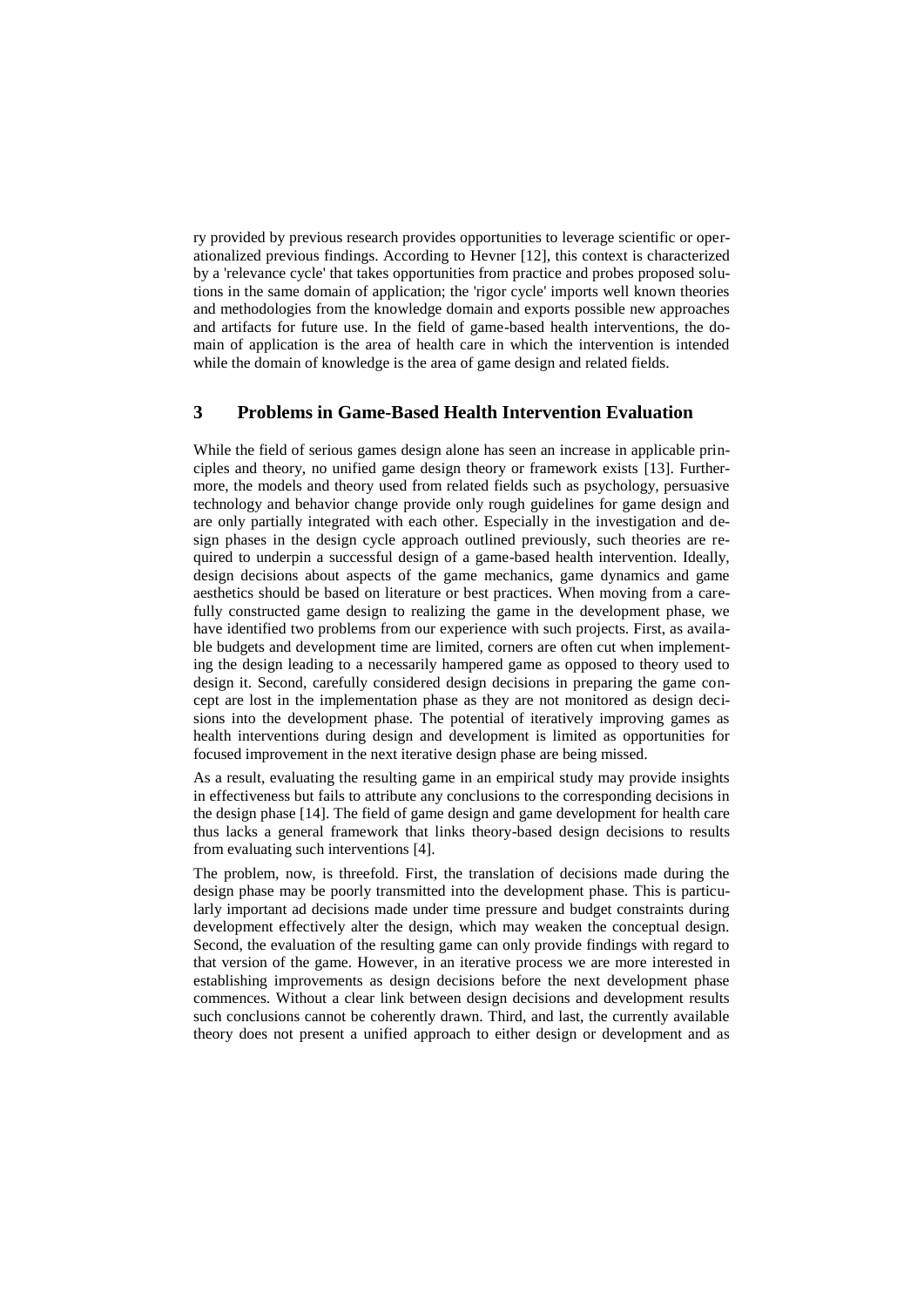such fails to underpin findings in evaluation of the product with theory used before or during the design phase – which is the overarching cause for the first two problems.

In this paper we aim to outline a design cycle approach to design, development and evaluation of game-based health interventions that connects theory-based design decisions with the findings during evaluation by tracing design decisions through the development phase. Subsequently, we will demonstrate our approach by discussing a small-scale case study in the field of game-based health interventions.

#### **4 Approach Outline**

In the previous sections we have identified a number of problems in evaluating gamebased health interventions with the goal of validating intended effects and identifying areas of improvement for subsequent iterations of the design cycle. In this section we outline our ideas for a design and development methodology that allows evaluation results to be attributed to the corresponding design decisions and underlying theory. Such an approach may allow findings of the evaluation phase to be attributed to the corresponding design decisions and could, after further development and elaboration, provide a stable framework for improving the design in the most desirable direction during each subsequent iteration of the design cycle.

Before outlining the proposed approach, it is emphasized that it is not our aim to suggest specific game design theories, game design or development practices or specific evaluation methods. The aim is to establish a method for improving evaluation of both the intervention and underlying theory without promoting or demoting specific theories or applied in constructing the intervention itself. In the case study we have, naturally, adopted a selection of theories and practices which are described in the corresponding sections. However, this selection is not the focus of this approach.

The process of identifying and monitoring requirements has become a standard practice in the field of Software Engineering – for example, see [15]. In the traditional waterfall model [16] requirement engineering is the first phase of development, while agile methods such as Scrum are aimed at continuously identifying and adjusting requirements throughout the project. While such an approach is beneficial to the development of game-based health interventions – and often adopted as such – it does not provide sufficient methods to answer to the problems identified in the field of game design. An emphasis on non-functional requirements and the importance of affective components of gameplay are some of the factors that differentiate game design from software engineering. Also, software engineering is usually based on the premise of optimally supporting a user in performing a certain task, whereas game design aims to establish a meaningful experience for a player. The objectives in game-based health interventions are the indirect result of this experience, rather than the direct result of using the game.

In the initial phase of analysis, the objectives and preconditions of the intervention are to be formulated. In the field of health interventions, many objectives emerge from the application domain and are external to the intervention itself  $-$  for example, a training objective may be formalized in terms of an increased capacity of the players to perform a certain task. Such external objectives establish the primary outline for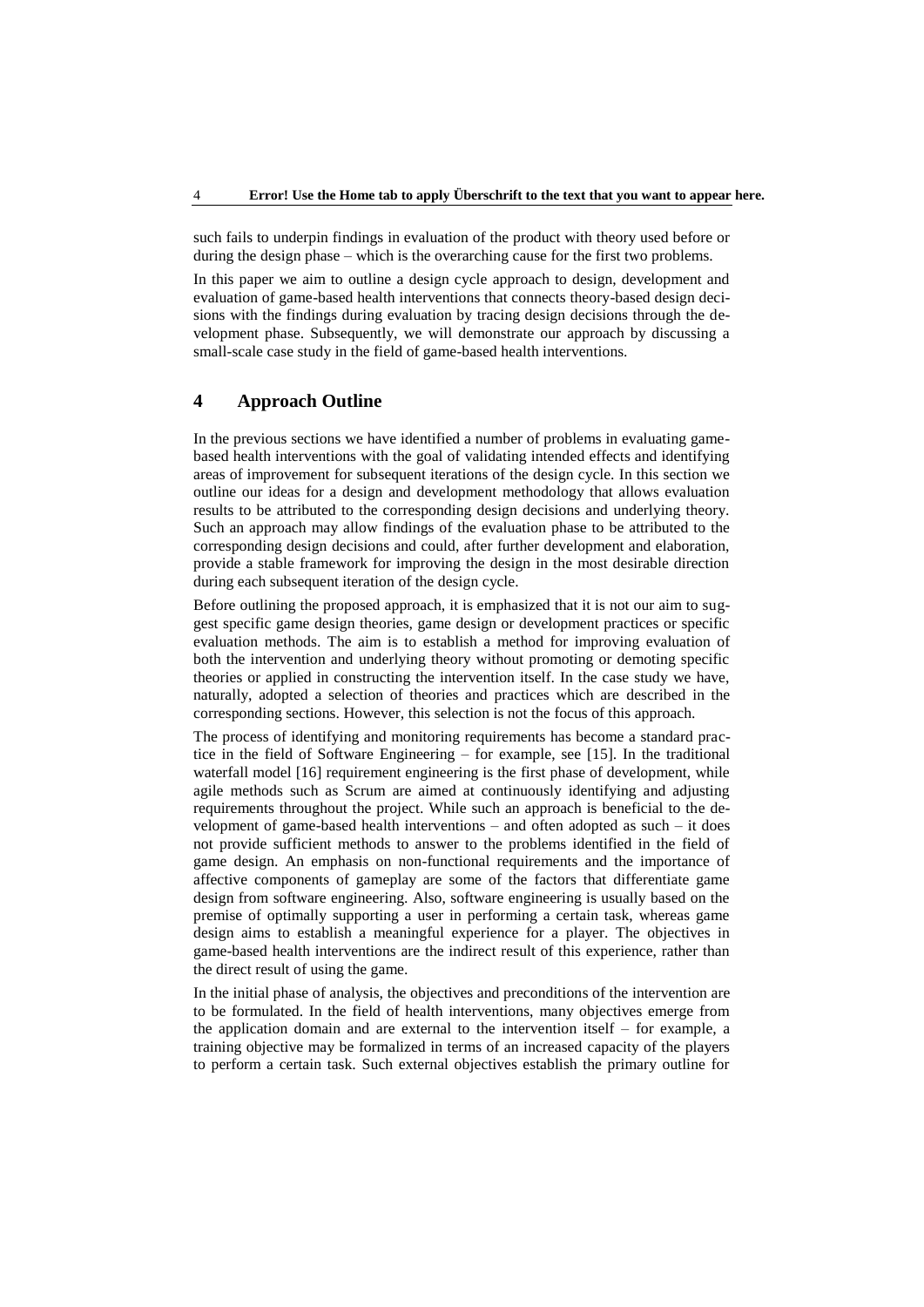subsequent evaluation. During the analysis phase, however, applicable theories from the field of game design that may be leveraged to change knowledge, skills and behavior of the players must also be identified – for example, the theory of flow [17] may be selected in order to keep players motivated to continue playing long enough to benefit from the intervention. Such game design choices establish a secondary outline for subsequent evaluation. Finally, in the analysis phase other conditions and limitations for development – for example budget and available time – are identified. The result of the analysis phase thus is an informed selection of application domain and knowledge domain objectives and methods that, in combination, may provide the outlines for an effective intervention.

In the second phase of design, the goal is to specify a concept for the game-based health intervention that uses the selected theories to guide the players towards the selected objectives within the available limitations. As our aim is to focus on the approach, we will not elaborate on the complex and creative process of designing a successful game in this context, without a unified framework for (serious) game design. The key in our approach is, however, to document any design decisions in combination with the objectives and theories they relate to. For example, if the game concept describes an increased difficulty level over time, we document that the theory of flow is the theoretic basis for selecting such an aspect. If the game concept involves gesture-based control by the player, we document that the objective of exercising a certain gesture is the practical basis for selecting such a control scheme. The result of the design phase thus is a formalized game concept that meets the criteria from the analysis phase, annotated with the underlying considerations for designing the game in the chosen way.

In the third phase of development, the goal is to develop a useable version of the game. The process of development is, in practice, largely based on software engineering methodology. Maintaining the design cycle approach, no conceptual or creative adjustments should be made during this phase. In practice, however, progressive insight, effects of under- or overestimating the required effort or costs, etc., may lead to on-the-fly adjustments. For example, a certain feature may be excluded due to lack of sufficient development time. In our design cycle approach, such adjustments must again be noted in conjunction with the underlying considerations. The result thus is a playable version of the game-based intervention with possibly a number of implemented changes to the original concept.

In the fourth phase of evaluation, the goal is to establish to what extent the constructed intervention meets the objectives and requirements from the initial phase. Established practices of co-creation, focus groups, usability testing, talk-a-loud etc., may be used to gather insights into the player experience established by the intervention. We loosely use the term player experience to cover the results identified in both the objectives from the application domain (of health care) and the methods from the knowledge domain (of game design). The key to benefit from evaluation for improvement as well as validation is to interpret the results correctly. In our approach, we have emphasized the need to document objectives and theories from the analysis phase throughout the design and development phases. This approach allows results from the evaluation phase to be interpreted by attributing specific results to specific design decisions. As such, the current version of the intervention can be evaluated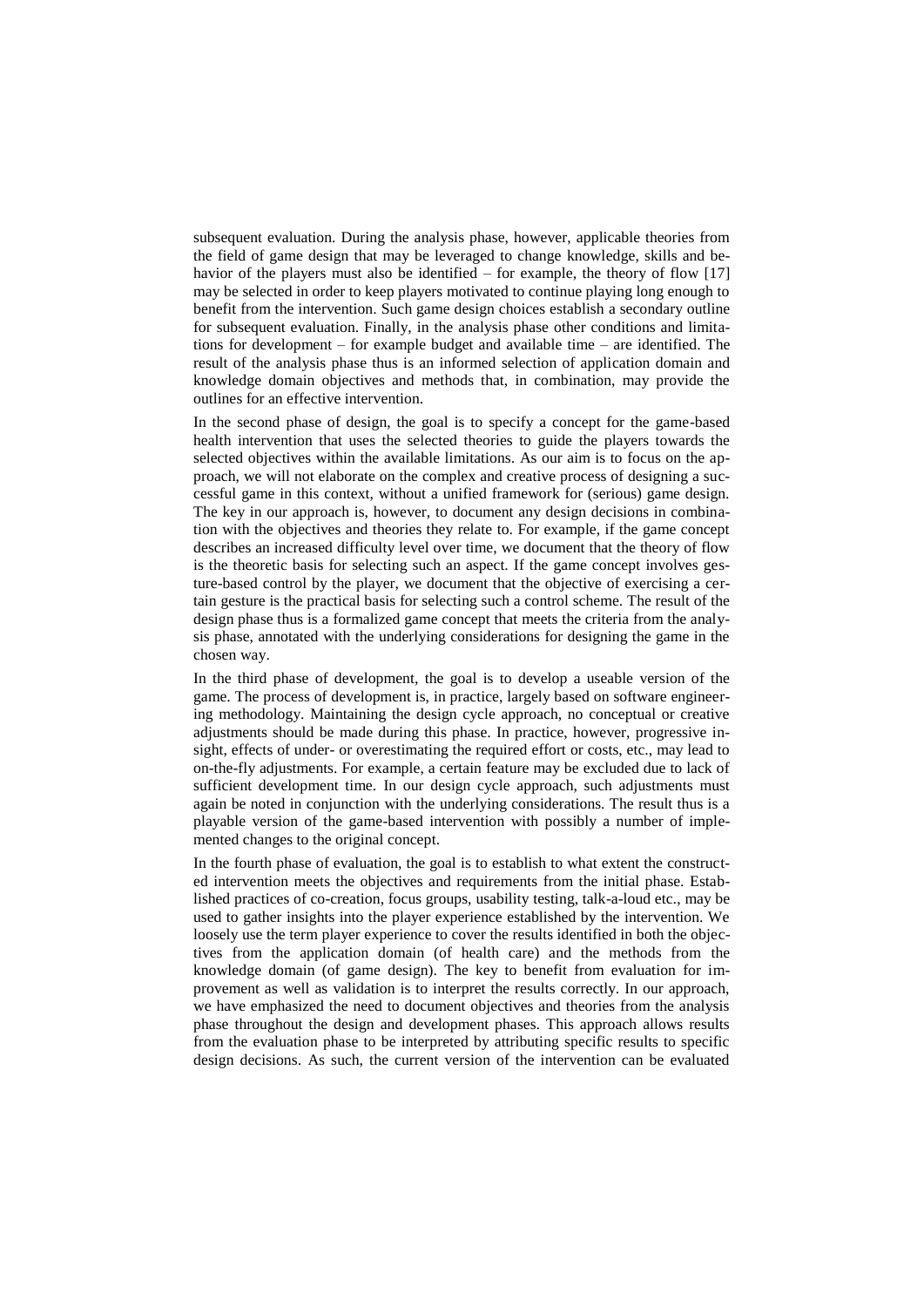with increased focus. Moreover, the design choices and underlying theory are being evaluated in their own respect. While drafting conclusions on the intervention itself, we can attribute such conclusions to the underlying design choices by tracing the results back through development and design into the analysis phase. The result of the evaluation phase thus is a series of conclusions on the effectiveness of the game – in terms of application domain objectives and knowledge domain methods – attributed to corresponding design choices and theories.

In outlining the method in the previous paragraphs, the focus is on the initial iteration of the design cycle, which is usually aimed at identifying areas of improvement to be addressed in a subsequent iteration. The approach of attributing design decisions is then used to reconsider design decisions and, as a consequence, the game concept. In later iterations, evaluation may be increasingly aimed at validating the effectiveness of the intervention. The approach of attributing design decisions may then be used to identify the choices that are responsible for the observed effects.

## **5 Pilot-Study in Physiotherapy**

We have adopted the previously outlined approach of tracking design decisions in conjunction with the underlying theory supporting those decisions in a pilot study, to assess the benefits and complications of linking evaluation results to theory per design decision. The context of this study was the desire to develop an iPad-based game for use with a so-called balance board – a board suspended on a hemisphere used to exercise balance as the board will only remain horizontally oriented through active balancing by the person standing on it. Leveraging the fun-factor of games to motivate clients to carry out their home exercises as part of therapy, we aimed to increase the therapy efficacy while away from the physiotherapy practice. We designed and developed an iPad-game using tilt-control to be used within the balance board while the game scene is presented on a connected Apple TV screen. The game is a 3D mazenavigation game with various sub goals such as opening gates and collecting treasures. The player controls the game by tilting the balance board – and thus the iPad – in the direction of movement and subsequently returning the system to the horizontal position. This moves the main character one step/square in the maze at the time, thus requiring repetition of the exercise to navigate the maze successfully. The level designs for the mazes are constructed such that the appropriate exercises are most likely to occur – for example a balanced mix of left, right, forward and backward movements or particular emphasis on one of the directions. Impressions of the balance board and the game are shown in Fig. 1. The project of designing, developing and evaluating the game is extensively documented in the corresponding graduation report [18].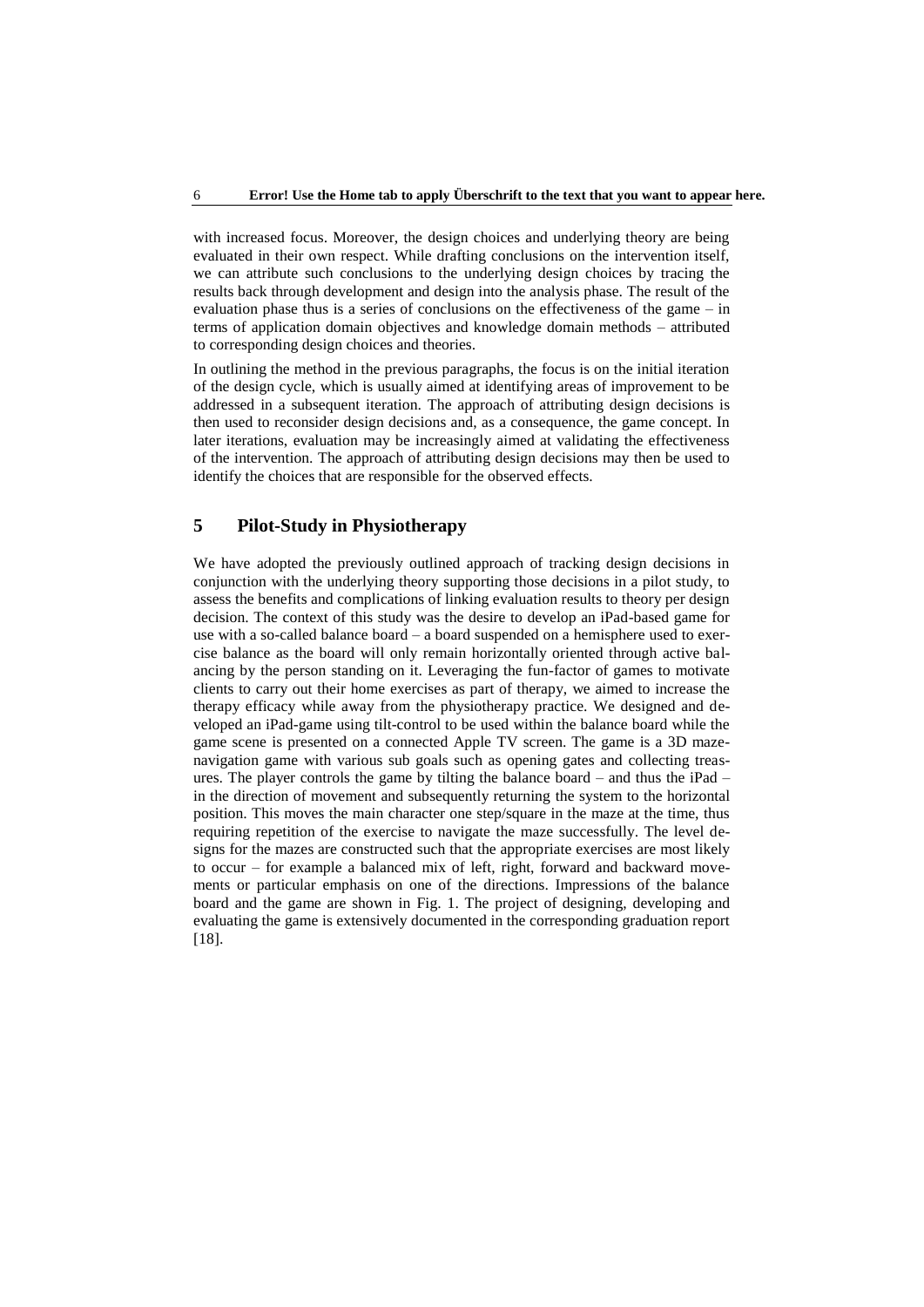

**Fig. 1.** Impression of the game setup; from left to right: (a) the balance board with an iPad embedded; (b) an early 2D-prototype of the maze navigation game and (c) a screenshot of a further elaborated 3D version of the game.

As the first step in the analysis phase, a selection of applicable theories and models was made to base the design of the game upon – given the aforementioned objective of increasing therapy efficacy. Such a selection was made from both (serious) game design theories as well as domain-specific theory from physiotherapy. For example, common game design frameworks such as the MDA-framework [19], principles such as flow [17] and general game design principles from Schell [13], Rogers [20] and Bartle [21] were used in combination with for example persuasive technology principles from Fogg [22] and Cialdini [23]. In the design phase such models from theory were translated into specific and categorized design criteria for the implementation of the game. In particular, the design criteria were labeled and formulated towards implementation in the development phase.

In this pilot, the proposed game can roughly be divided into three components: a small pre-game component (including introduction, main menu and instructions), a core game component (the gameplay and in-game feedback itself) and a small postgame component (providing generalized feedback towards the number of movements exercised and an indicative judgment of the performance). Drawing from various theories, the design specifications were categorized by this subdivision and labeled with the underlying theories to support the corresponding design decision. A summarized example of this approach is shown in Table 1.

| Component | <b>Theory Label</b>                      | <b>Summary (paraphrased)</b>                                                                              |
|-----------|------------------------------------------|-----------------------------------------------------------------------------------------------------------|
| Game      | Rogers, S.; accelerometer con-<br>trols. | "Emphasize accelerometer-control by<br>enlarging small real-world movements to<br>large in-game effects." |
| Game      | Schell, J.; camera perspective.          | "Leverage the power of the camera to<br>focus the player on the gameplay."                                |
| Game      | Schell, J.; puzzle design.               | "Provide the answer to the puzzle."                                                                       |
| Game      | Schell, J.; game design.                 | "Provide the player with genuine choices."                                                                |

**Table 1.** An example of selected theory and design guidelines in the design phase of the game, ordered by the component-subdivision of the game. Since the mentioned theory is shown only as an illustration of the approach, no citations are included with this table.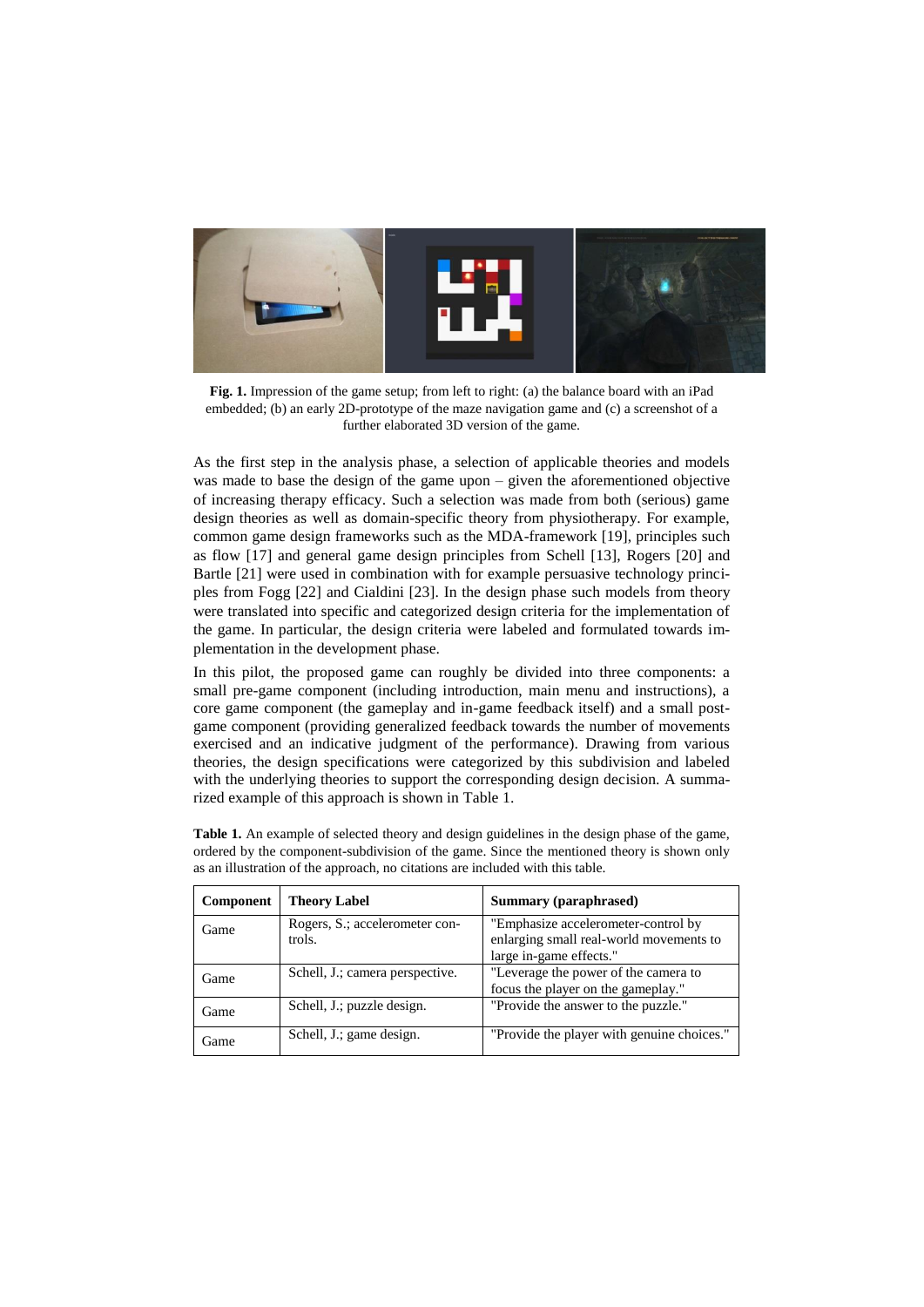| Pre-game<br>Post-game | Rogers, S.; interface design<br>Isbister, K. et al.; game usability. | "Create an interface that conveys the style<br>and setting of the game."<br>"Create an interface that depicts the game<br>state in a clear fashion." |
|-----------------------|----------------------------------------------------------------------|------------------------------------------------------------------------------------------------------------------------------------------------------|
|-----------------------|----------------------------------------------------------------------|------------------------------------------------------------------------------------------------------------------------------------------------------|

The total of design criteria and product specifications were used as input for the design phase, during which a game design for the maze game was constructed based on the selected theories. To organize the specifications we used both the componentsubdivision of pre-game, game and post-game aspects as well as a subdivision into the categories interface, functionality and graphics. In this manner, as the game design was elaborated and formalized in a game design document, the underlying design decisions and corresponding theory were tracked. During the development phase the game was implemented according to the game design, while monitoring design decisions and ticking off implemented specifications.

The specific goal in the evaluation phase of this project was to assess the effective quality of the prototype. The conclusions drawn from the evaluation phase can be used to further improve the game-based intervention towards use in practice in subsequent iterations of the design cycle. In this study, we have conducted an expert review with three physiotherapists to validate the incorporated domain knowledge. Furthermore, we have play tested with a focus group consisting of four physiotherapy clients in the age group of 15-80 in the setting of a physiotherapy practice. For a first iteration, a small focus group may provide rough insights into the areas for improvement. In later iterations of this project we may evaluate for validation of the interventions using a (much) larger test group. The play test was conducted by providing players with a basic introduction to the game followed by an unguided session of playing through the game. The observations during the play test were verified in post-playing interviews with the players.

As expected, during trials with actual clients a number of possible improvements in the prototype turned up. For example, clients reported that the required tilt angle for control was too large for the game to register the actual tilting. Also, players reported problems with interpreting the in-game prompts and the location of the main character. Further comments focused on the lack of challenge in solving the puzzle of the maze and a disconnected feeling towards the game's interface. Using the previously described design criteria sourced in theory, combined with the component subdivision of the game, the test results can be attributed to their corresponding design decision. As an example, this link is shown for a selection of test results in the first three columns of Table 2.

| Component | <b>Test Result</b>                                | <b>Theory Label</b>                      | <b>Analysis</b>                                                         | Improvement                                                                    |
|-----------|---------------------------------------------------|------------------------------------------|-------------------------------------------------------------------------|--------------------------------------------------------------------------------|
| Game      | The mini-<br>mum tilt<br>angle is too<br>large to | Rogers, S.; accel-<br>erometer controls. | The character<br>cannot be moved<br>by tilting the<br>board because the | Adjust the angle<br>in accordance<br>with a realistic tilt<br>angle determined |
|           | effectively                                       |                                          | required tilt setting                                                   | from testing.                                                                  |

**Table 2.** Relating test results to design decisions and corresponding underlying theory using the component-subdivision of the game. Since the mentioned theory is shown only as an illustration of the approach, no citations are included with this table.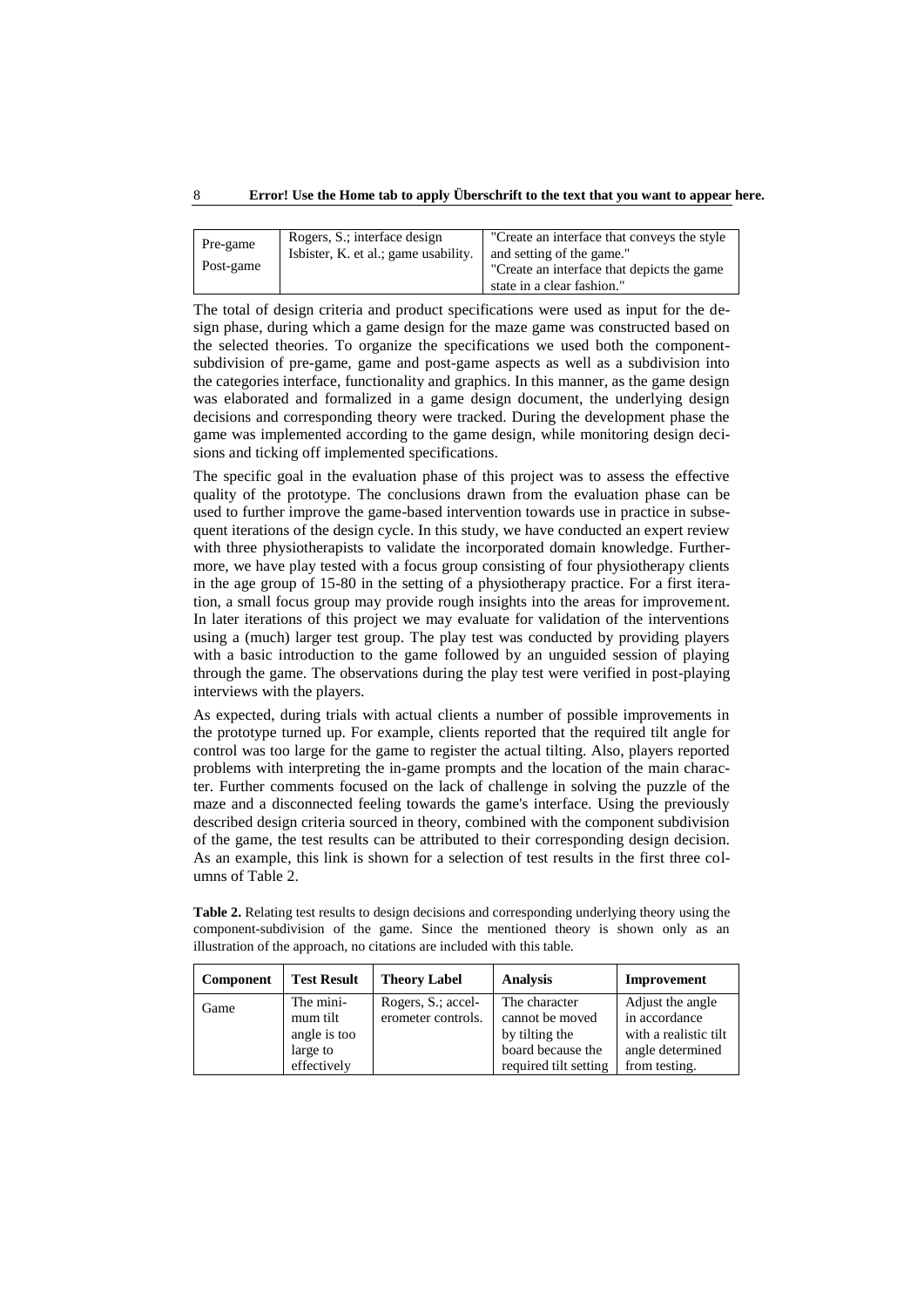|                       | move the<br>character.                                                                         |                                                                              | for detecting a<br>successful tilt is<br>ill-adjusted.                                                                                                                                                                     |                                                                                                                                                             |
|-----------------------|------------------------------------------------------------------------------------------------|------------------------------------------------------------------------------|----------------------------------------------------------------------------------------------------------------------------------------------------------------------------------------------------------------------------|-------------------------------------------------------------------------------------------------------------------------------------------------------------|
| Game                  | The location<br>of the main<br>character in<br>the maze is<br>unclear.                         | Schell, J.; camera<br>perspective.                                           | The shape and<br>color of the main<br>character is too<br>indistinctive w.r.t.<br>other elements of<br>the scene. Also.<br>the camera does<br>not focus on the<br>character, requir-<br>ing the player to<br>search.       | Adjust the shape<br>and color of the<br>main character to<br>stand out more.<br>Adjust camera<br>movement to<br>always focus on<br>the main charac-<br>ter. |
| Game                  | The puzzle<br>of solving<br>the maze is<br>not chal-<br>lenging<br>enough to be<br>motivating. | Schell, J.; puzzle<br>design.                                                | The entire maze is<br>in view, allowing<br>the player to solve<br>the maze mental-<br>ly before ex-<br>ploring. While<br>theory mandates a<br>full view of the<br>puzzle, the solu-<br>tion is too appar-<br>ent too soon. | Adjust the camera<br>perspective such<br>that only a portion<br>of the maze is<br>visible at any<br>time.                                                   |
| Game                  | It is impos-<br>sible for the<br>player to<br>lose the<br>game.                                | Schell, J.; game<br>design.                                                  | There is no choice<br>for the player not<br>to succeed - let<br>alone stopping<br>playing the game.<br>Game design<br>theory desires<br>[complications]                                                                    | Introduce damag-<br>ing elements in<br>the maze and<br>allow the player to<br>'game over'.                                                                  |
| Pre-game<br>Post-game | The inter-<br>face of the<br>game feels<br>disconnected<br>from the<br>game world.             | Rogers, S.; inter-<br>face design<br>Isbister, K. et al.;<br>game usability. | The interface feels<br>disconnected from<br>the style and set-<br>ting of the game<br>world, breaking<br>part of the experi-<br>ence. Theory<br>promotes game<br>interfaces in the<br>theme and style of<br>the game.      | Develop a game-<br>specific interface<br>in a matching<br>style to emphasize<br>the in-game expe-<br>rience throughout<br>the application.                  |

The conducted expert review validated the translation of the intended exercise objectives in the context of physiotherapy. Since the actual exercise movement is external to the game through the use of the balance board, this is only as expected. Additionally, experts supported the clients' claims regarding the disconnected feel of the user interface. Finally, while experts expected forward/backward movements on the balance board to be as demanding as left/right movements, it turned out that for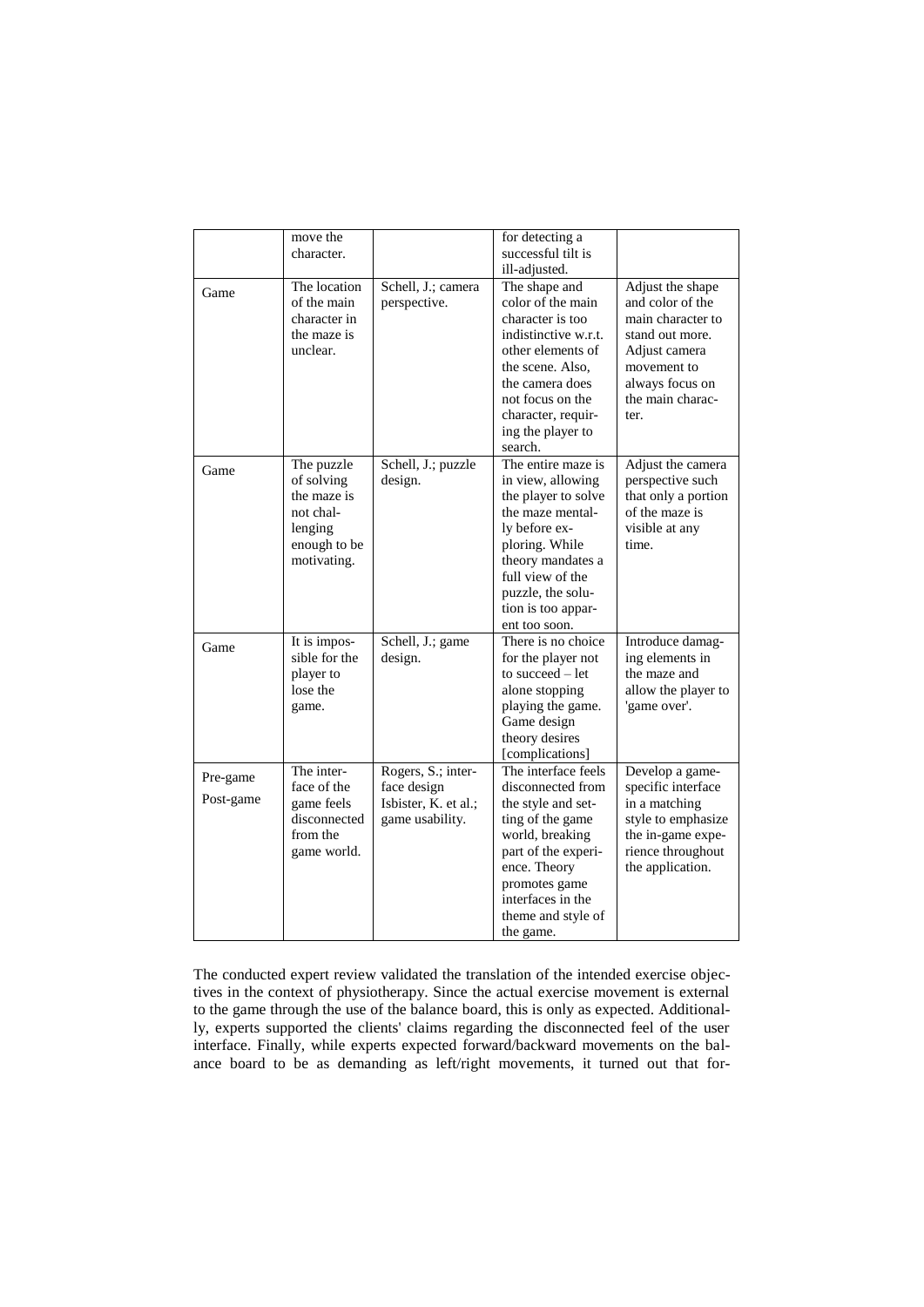ward/backward movements are more challenging to perform. The results of the expert review did not bring up radically different or additional insights into the design of the game itself.

As Table 2 shows in the last two columns, it is straightforward to reconsider the application of theory and propose improvements for the game. In other words, evaluation results are attributable to design decisions within the frame of reference of corresponding theories. For example, the claims that the puzzle is not challenging enough because its solution is obvious from the start, made us reconsider the decision of showing the entire puzzle. As the theory-link shows, this decision was arrived upon by following the puzzle design guidelines outlined by Schell [13], which suggest providing the solution to the puzzle from the start. However, after finding the members of the focus group unchallenged by this presentation, we reconsidered the guidelines from the theory underlying this design decision. The difficulty in game design that stems from the inherent divide between designer and user is indicating a different result in this particular case.

In this case study we have adopted an approach of tracking design decisions in conjunction with the underlying theories in order to be able to improve interpretation of the evaluation results. We have found that interpreting evaluation results is more focused and straightforward because the theoretic context is made available after design and development phases. The process of systematically tracking theoretic backgrounds with the design decisions throughout all phases of the design cycle allows the results of the evaluation phase – be it a focus group play test or an expert review – to be attributed to these decisions. By reconsidering the design of the game from a focused theoretic perspective – rather than reconsidering the implementation alone – the design and development process iterates more efficiently towards a successful gamebased health intervention ready for use in practice. One drawback of this approach is that a larger part of available resources is invested in monitoring design decisions in all phases of the design cycle.

#### **6 Conclusions**

The approach outlined in the previous description of the balancing exercise project describes the first steps to how decisions made during the design phase of the construction of game-based health intervention can be identified and made traceable during the development phase. Such an approach has the benefit of shifting attention away from make-do decisions during development and focusing on the underlying design decisions instead. This reduces development time and as such benefits both developers and practitioners. Furthermore, this approach allows the evaluation phase of the game to not only draw conclusions towards the workings and effectiveness of the individual game mechanics. This benefits both the process of evaluation and the adjustments in the design in the subsequent iteration of the design cycle. Monitoring design specifications in this manner may very well benefit the focus and management of production throughout the development cycle; this perspective is not further explored in this study. We believe that such an approach generally allows for more optimized iteration towards a successful intervention.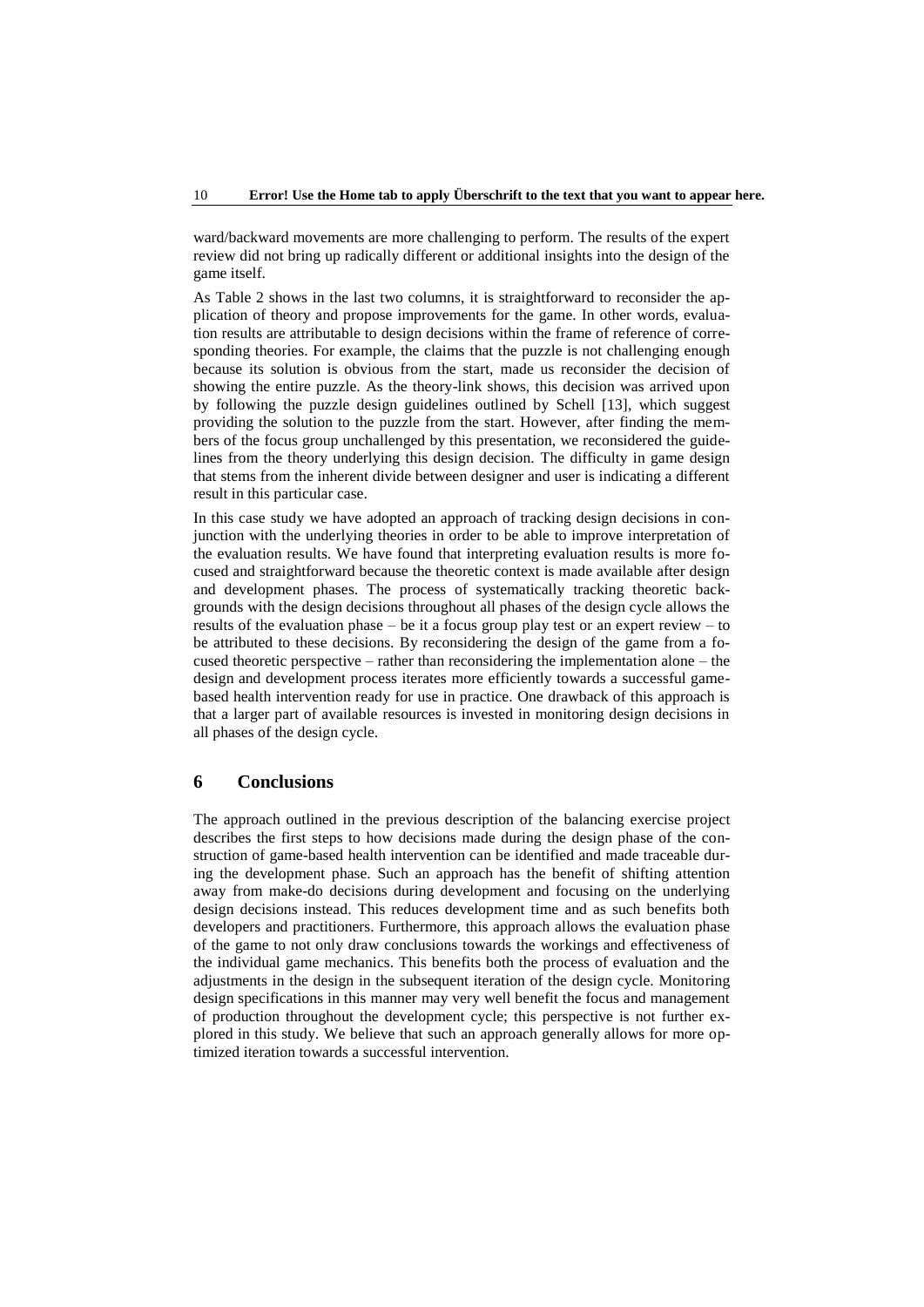Additionally, the tracking of specific design decisions throughout the development cycle sheds light on the way development decisions influence the effectiveness of the design. As we are limited to evaluating products rather than designs, insight in the translation of a theory-based game concept into an operational prototype or finished game is a necessary condition for developing a unified framework for design, development and evaluation of health games. The outlined approach explores ways of linking together design, development and evaluation into such a unified framework.

The approach outlined in this paper is only a first attempt at establishing a design cycle-based method of improving the effectiveness of evaluation. Future research in this area is required to refine the methodology of such an approach – both in terms of research methodology in design research using the design cycle, as well as in its application to game design and game development and evaluation. The elaboration of this approach may well benefit from software engineering and game production methods existing in practice. Furthermore, an elaborated version of the approach needs an extended evaluation both in sample size and variation in application (sub)domain. The main objective of future research is to establish best practices for the design and development process of health games and bridging the gap between design and evaluation through attributable evaluation results.

### **References**

- 1. Kato, P.M. (2010). Video Games in Health Care. *Review of General Psychology*, 14(2), 113-121.
- 2. Ferguson, B. (2012). The Emergence of Games for Health. *Games for Health Journal*, 1(1), editorial.
- 3. Unnithan, V., Houser, W., Fernhall, B. (2006). Evaluation of the energy cost of playing a dance simulation video game in overweight and non-overweight children and adolescents. *International Journal of Sports Medicine*, 27(10), 804-809.
- 4. Brox, E., Fernandez-Luque, L., Tollefsen, T. (2011). Healthy Gaming Video Game Design to promot health. *Health. Appl Clin Inf 2011: 2*, 128-142.
- 5. Rahmani, E. & Boren, S.A. (2012). Videogames and Health Improvement: A Literature Review of Randomized Controlled Trials. *Games for Health Journal*, 1(5), 331-341.
- 6. Grinsven, C. v. & Roso, M. (2012). *Nederlandse gamesindustrie: ambitieuze puber met potenties*. Utrecht: Taskforce Innovatie Regio Utrecht.
- 7. Huisman, J., Overmars, M., Veltkamp, R. (2012). *Knowledge and innovation agenda Click Gather*. Den Haag: NWO.
- 8. Holloway, A. & Kurniawan, S. (2010). *Human-Centered Design Method for Serious Games: A Bridge Across Disciplines*. Santa Cruz: University of California.
- 9. Schwaber, K. (2004). *Agile Project Management with Scrum*. Washington: Microsoft Press.
- 10. Boehm, B. (1986). A Spiral Model of Software Development and Enhancement. *ACM SIGSOFT Software Engineering Notes*, 11(4), 14-24.